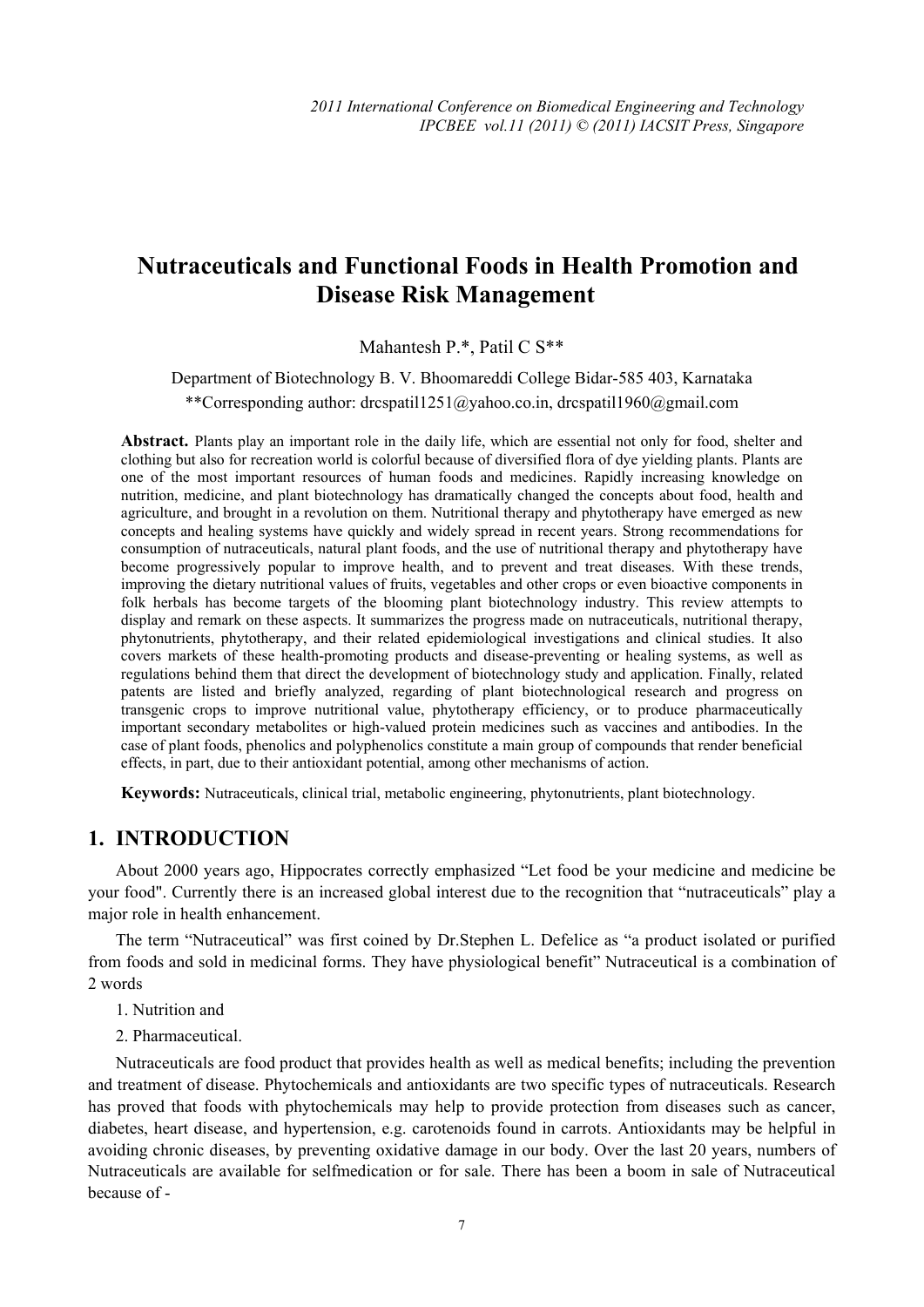- 1. Adverse effects of pharmaceuticals
- 2. Increased tendency of patients for self-medication
- 3. Aging population e.g. arthritis



#### **Fig: 1**

# **2. CLASSIFICATION OF NUTRACEUTICALS**

Nutraceutical is a term used to describe product obtained from food sources that provides extra health benefits as well as basic nutritional value present in food. There are different types of products that come under the class of nutraceuticals.

# **3. DIETARY SUPPLEMENTS:**

A dietary supplement is a product that contains nutrients derived from food products .The "dietary ingredients" present in these products are: metabolites, vitamins, minerals, vitamins, herbs, and amino acids.

### **4. FUNCTIONAL FOODS:**

Functional foods are designed foods which provide enriched foods close to their natural state to consumer, rather than manufactured dietary supplements in liquid or capsule form. A process of making enriched food is called Nutrification. Functional foods provide required amount of vitamins, fat, carbohydrate, amino acid etc to body. Established requirement that functional food should possess are-

(1) They should be in their naturally-occurring form,

(2) They should be an essential part of our daily diet,

(3) Should regulate a biological process in hopes of preventing or controlling disease.6

### **5. RELATIONSHIP BETWEEN NUTRACEUTICALS, FOOD AND MEDICINE**

Figure 1 shows the relationship between nutra - ceuticals, food and medicine. Pharmaceuticals are usually classified as medicines by law.

1. Herbal remedies may be classed as medicines because of their perceived risk with selfmedication e.g.- Digitalis

2. Functional food are closely related to nutraceuticals consumed as a part of normal diet, e.g. Carotenoids

3. Vitamins are classed as medicine but are freely available

# **6. NUTRACEUTICAL AND HEALTH**

### **6.1. JOINT DISEASE**

Joint diseases affect people of all ages mainly the elderly. Main joint diseases are:-

**Osteoarthritis-** Degenerative damage and loss of the articular cartilage of the joint due to loss of protein substance between the bones of joints.

**Rheumatoid Arthritis**- Rheumatoid arthritis (RA) is a chronic, inflammatory disorder that may affect many an organs and tissues but principally affect joints. In this condition inflammatory synovitis produced that causes distruction of articular cartilage.

#### **Nutraceutical use-**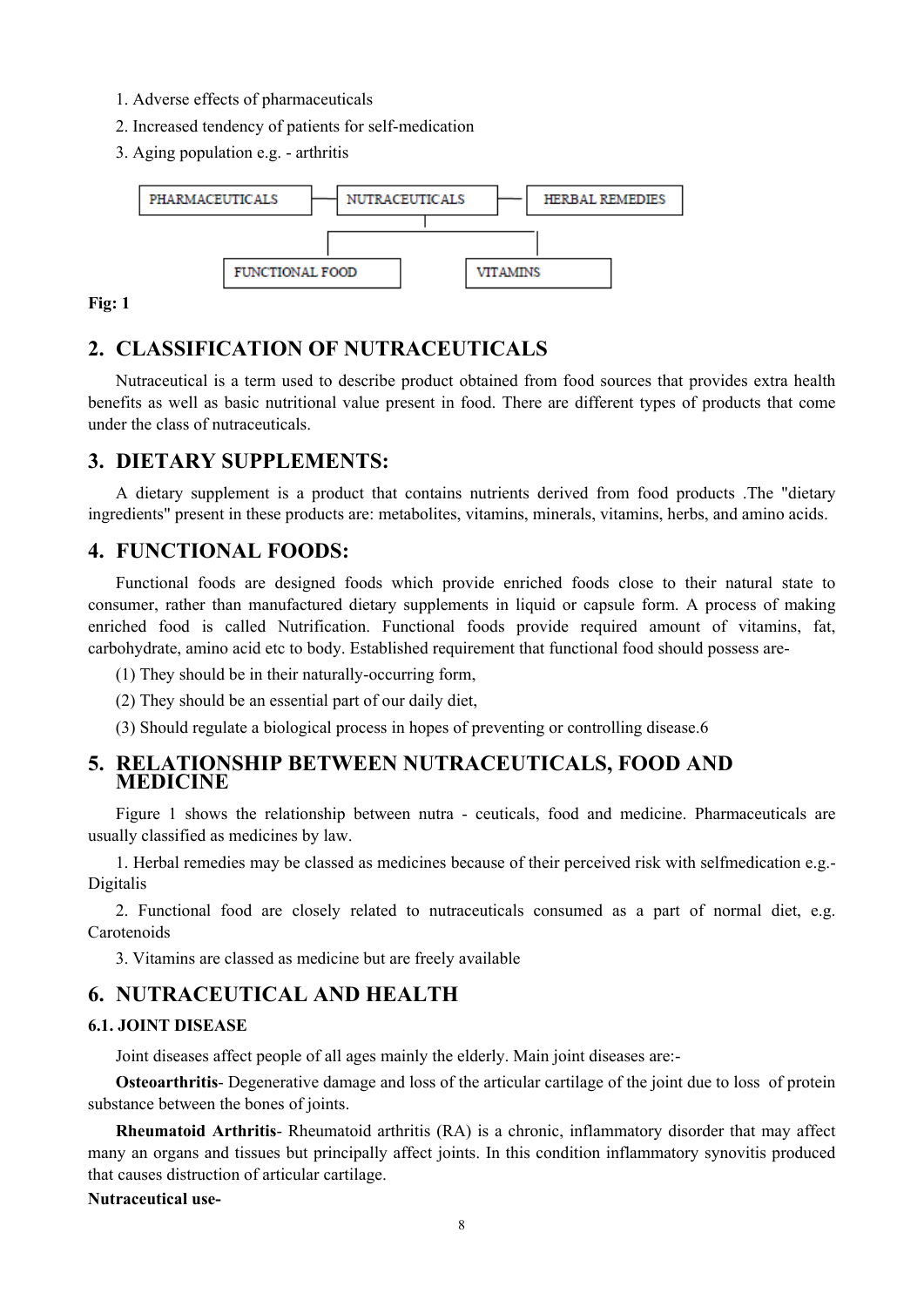### **A**-**Glucosamine and Chondroitin**-

· **Glucosamine** is a precursor to a molecule called a glycosaminoglycan-this molecule is used in the formation and repair of cartilage.

· Source-bovine or calf cartilage

· Glucosamine sulphate in several European countries used as first line of treatment for arthritis. There side effects and contraindications are less but diabetics need to be careful as glucosamine might have an effect on insulin resistance. Glucosamine sulphate stimulates the production of hyaluronic acid in joint fluid. Hyaluronic acid relieves pain and improves mobility by repairing damaged cartilage. In vitro experiment of Glucosamine has shown a dose dependent increase in proteoglycan after administering it. · It is marketed usually as hydrochloride or sulfate salt. Both compounds have anti inflammatory effects. Combination of Glucosamine and Chondroitin are available.

· **Chondroitin** is the most abundant glycosaminoglycan in cartilage and is responsible for the resiliency of cartilage.

#### **B -Methylsulfonyl Methane**-

Methylsulfonyl Methane (MSM) is sold as nutritional and dietary supplement often used in combination with glucosamine and Chondroitin for helping to treat or prevent. MSM is the oxidized form of dimethyl sulfoxied; a natural organic form of sulfur. Both this compound used for pain and inflammation.MSM has advantage over DSMO as it is odourless and doses not cause skin irritation. MSM provide source of sulfur for the formation of the cartilage matrix or the antioxidant system.

### **6.2. CARDIOVASCULAR DISEASE** –

Cardiovascular disease, affect the heart and circulatory system. In cardiac heart disease, atherosclerotic plaques form on the inner surface of arteries, which narrow the lumen and reduced the blood flow. There are many Nutraceutical which are beneficial in the prevention or symptom reduction of CHD. For example - soy protein, isoflavonoid and flax lignan.

**A-Black and Green Tea**-Tea contains catechin derivative, amino acid theanine (shown reduced in blood pressure in hypertensive rats. Black and green tea both show equal activity in total plasma antioxidant status after single dose. But some study show green tea to be more effective than black. Tea polyphenols have antiinflammatory, antithrombotic and antiplatelet properties and effective in lowering risk of developing CHD and MI.

**C-Flaxseed and Fish Oil-** is also very beneficial in cardiovascular heart disease. Flax seed contain lignans and fiber which involve in cardiac protection.

#### **Table-1- Nutraceutical used in various diseases3**

#### **Disease Nutraceuticals**

| Eye health        | Lutein and Zeaxanthin                 |
|-------------------|---------------------------------------|
| Mental health     | Phosphatidylserine                    |
|                   | Docosahexaenoic                       |
|                   | Soy isoflavones                       |
| Sleep enhancement | Melatonin                             |
| Cancer prevention | Tea, Lycopene, flaxseed, coenzyme Q10 |
| Bone health       | Melatonin, L-carnitine                |
| Skin health       | Tea, soy isoflavones, coenzyme        |
|                   | Q10, Glucosamine, melatonin           |
| Oral health       | Pycnogenol, coenzyme Q10              |

### **7. BIOTECHNOLOGY ON PLANT NUTRITION FOR HUMAN HEALTH**

Biotechnology is the technique utilizing various living organisms to produce desired products or to carry out tasks for purposes of human being . The oldest biotechnology may be fermentation of microorganisms to make breads and soups. The new technology can use genetically modified organisms, such as transgenic plants or engineered bacteria, to benefit human beings. Now, scientists are using genetic or metabolic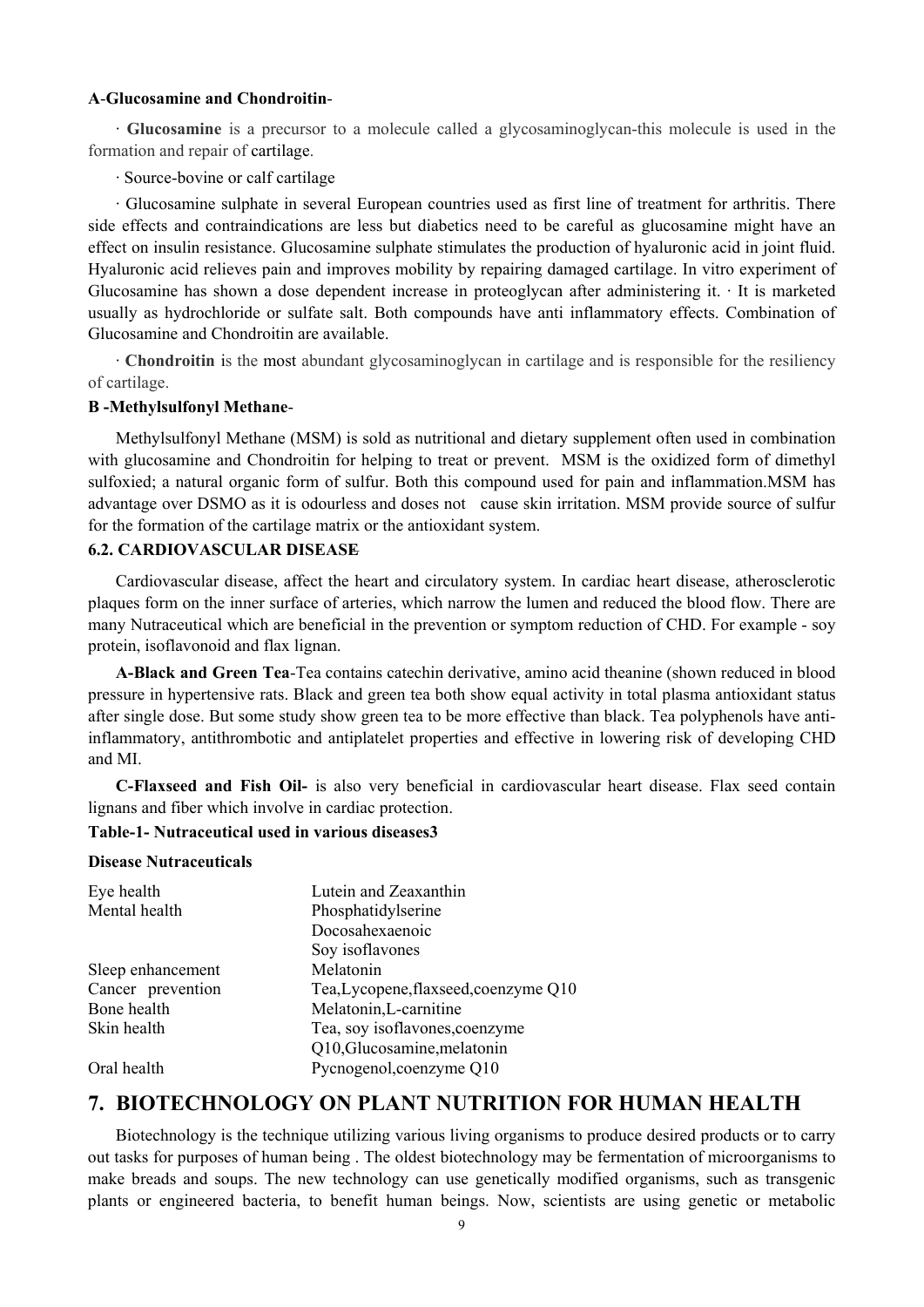engineering to increase crop yields and certain nutrients (like vitamins, minerals, and essential amino acids or fatty acids) and medicinal compounds, or even produce vaccines, antibodies, or medicines that are traditionally generated by animals or human body. Many current biotechnologies applied in agriculture, food science, and medicine, are focused on human heath. After decades of development, biotechnology has created a number of results such as various new cultivars either by traditional crossing or transgenic breeding. Super-rice that exhibits high yields has been invented by Chinese scientists, Golden Rice with high levels of the pro-vitamin A carotenoid, beta-carotene, was invented by Swiss and German scientists, and many other crops have been invented with improved agricultural traits such as drought-, salt-, insect-, or diseaseresistance, that have also significantly improved yields of many crops. Dietary nutrient deficiencies, e.g. lack of vitamin A, I, Fe or Zn, are a major source of morbidity (increased susceptibility to disease) and mortality worldwide. These deficiencies especially affect children by impairing their immune systems and normal development and causing disease and ultimately death.

The best way to avoid micronutrient deficiencies is dietary supplements or diets rich in vegetables, fruits and animal products. Another approach is eating more nutrientenhanced staple foods, such as sweet potatoes or Golden Rice, which are rich sources of pro-vitamin A .

### **8. ENGINEERING PLANTS FOR IMPROVED NUTRITIONAL VALUE**

Currently, due to the lack of enough knowledge about usage, outcome, and safety of many nutraceuticals, phytonutrients, as well as their corresponding therapies, many efforts have been put on these studied. However, from many aspects of nutritional value including quality and quantity, our food pantries is very limited in supplying adequate nutrients for human being, as indicated by an investigation .Therefore, how to produce the nutritional products in plant foods is becoming a major issue. Increasing contents and qualities of many desired nutrients in plant foods is a huge metabolic engineering project. Manipulation of biosynthetic or metabolic pathways and overproduction of nutrients such as vitamins, minerals, long-chain polyunsaturated fatty acids, and other phytonutrients including flavonoid, terpenoid, and alkaloid in crops or medicinal plants have made a number of successes. These engineered crops have been one of the most expected breakthroughs in plant biotechnology.

# **9. VITAMINS**

There is much information about the essential roles of various vitamins in maintaining normal metabolism and health status. Deficiency of any kind of vitamins can cause distinguishable clinical symptoms. Scientific knowledge about vitamin metabolism and functions are well accumulated. Therefore, most nutraceutical or nutritional therapy products contain some vitamins, such as common vitamins like vitamin A, vitamin Bs, vitamin C, vitamin D, and vitamin E. A large portion of vitamin sources for human beings is from plant foods, plant biotechnology thus has been used for improvement of contents of vitamins in crops. An excellent example is "Golden Rice", a transgenic rice with a high level of the pro-vitamin A bcarotenoid in its grains . Currently, absorption studies with Golden rice are being carried out with humans, to test the efficiency of absorption and conversion of beta-carotene into vitamin A. Overproduction of bcarotenoid has also achieved in other crops . Vitamin B is most water soluble enzyme cofactors, playing essential roles in numerous physiological and cellular processes. Plant foods provide a major portion of vitamin Bs for humans. Engineering vitamin Bs production in plants and microorganisms have been studied . Yet due to diverse and complex structures and biosynthetic pathways, success on it is still limited. For example, cobalamin (Vitamin B12) belongs to the same class of compounds as heme and chlorophyll with a complicated structure. Its biosynthesis that may require around 30 enzymes remains one of most enigmatic and exigent metabolic pathways in nature. Biotin (Vitamin H) biosynthetic pathway is not clear yet. A genetic engineered tomato lines could increased their folate content by up to 10-fold compared with control, suggesting a great promise in application. The dairy starter bacterium *Lactococcus lactis* has the potential to synthesize both folate (vitamin B11) and riboflavin (vitamin B2). The engineered *Lactococcus lactis* strains produce more riboflavin or folate. Vitamin C is essential to prevent disease associated with connective tissue and to improve cardiovascular and immune cell functions, and it is also used to regenerate vitamin E. In contrast to most animals, humans cannot synthesize ascorbic acid. Vitamin C, therefore, must be obtained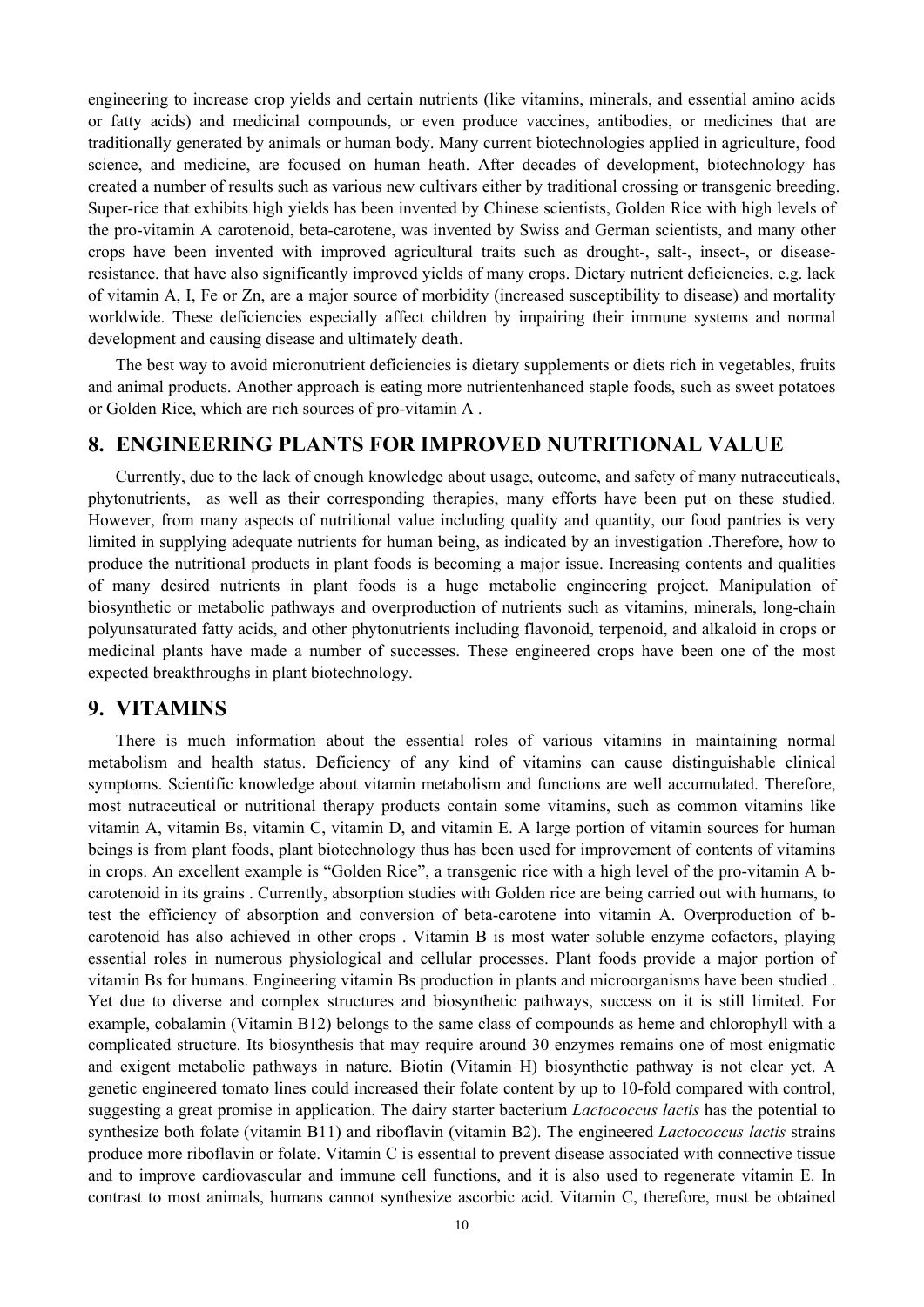from dietary sources. With increased understanding of vitamin C biosynthetic pathway, metabolism, and regulations, transgenic vegetables with improved vitamin C level have been generated. Vitamin C levels also can be increased through strategies to change the recycling of vitamin C in plants. A genetically engineered maize line with Vitamin C biosynthetic gene successfully increased vitamin C level by up to 100-fold. Tocopherols and tocotrienols, known as vitamin E, are important lipophilic antioxidants for animals and humans. Vitamin E has been touted as a panacea for age-related diseases, including cardiovascular disease and Alzheimer's disease and, thus, the demand for this nutraceutical has increased dramatically in recent years. Different strategies to engineer the vitamin E content in photosynthetic bacteria and plants have been reported. Metabolic engineering of vitamin E production in important crops such as soybean seeds is under going. Transgenic expression of the barley HGGT (homogentisic acid geranylgeranyl transferase) in Arabidopsis thaliana leaves resulted in a 10- to 15-fold increase in total vitamin E antioxidants (tocotrienols plus tocopherols). Overexpression of the barley HGGT in corn seeds resulted in an increase in as much as 6 fold increase in tocotrienol and tocopherol content . Expectations using these metabolic engineered plant foods could be realized in

Near future. These vitamin-overproducing crops, such as soybean and barley, not only increase nutritional value of foods, but also can make such foods as good medicines served for vitamin-deficient people.

### **10.MINERALS**

Ca, I, Zn, Fe, Mn, Mg, and other mineral elements are essential components for human health. Deficiency of any one of these minerals may cause serious health problems. Dietary Ca, Zn, Fe, and other minerals are taken from both meats and plant foods. Due to various reasons, mineral deficiencies, mainly Ca, Zn, and Fe deficiencies, are the major health problems in developing countries, particularly for infants and children. Zn or Fe deficiency causes poor growth, impaired immune function, and delayed mental development. Although numerous mineral supplements or mineral-containing nutraceuticals are available on the market, poor absorption of Ca, Zn, and Fe by the humans significantly limits effectiveness of these supplements. Many reasons, such as dietary habits, lipids and vitamin cofactors, or mineral-mineral interactions during absorption, as well as health status of individual, can influence their absorption. Nevertheless, increasing dietary Ca, Fe, and Zn in plant foods is an important strategy to enhance mineral nutrition . Therefore, it is important to know mechanisms by which plants take up these ions and accumulate in plant cells in the bio-available forms rather than precipitated salts or crystals. Oxalate or phytate forms of Ca, Zn, or Fe could dramatically decrease the bioavailability of dietary minerals and inhibit the absorption of these minerals by humans. Using biotechnology to modify crops or vegetable plants to decrease oxalate or phytate levels (or completely remove them) could increase the availability and absorption of these minerals.

## **11.FLAVONOIDS**

As multiple benefits of eating flavonoid-rich plant foods for human health are well documented, increasing particular bioactive flavonoid species in plant foods has become of great interest. Genetically modified tomatoes contain high levels of flavonols such as quercetin, kaempferol, and glycosides and flavones such as luteolin, lycopene and luteolin-7-glucoside in their peel tissue, resveratrol level in *Brassica napus* seed has also dramatically increased. Consumption of these transgenic tomatoes has been shown to yield certain health benefits in mice. On the other hand, flavonoids are highly consumed bioactive phytonutrients that are taken daily in large amounts by humans. Most flavonoids from flavonoid-rich foods are extensively metabolized by human body, which can affect their antioxidant capacity. Flavonoids are absorbed from the gastrointestinal tracts of humans and animals and excreted either unchanged or as flavonoid metabolites in the urine and feces. It is assumed that the large increase in plasma total antioxidant capacity observed after the consumption of flavonoid -rich foods may not be caused by the flavonoids themselves, but likely by the increased levels of uric acid . In addition to flavonoids, fruits and vegetables contain many macro- and micronutrients that may directly or indirectly affect their absorption, activity, and metabolism. Absorption and metabolism of most plant secondary metabolites can occur either inside the gut (such as by microorganisms) or inside liver cells by P450 enzymes.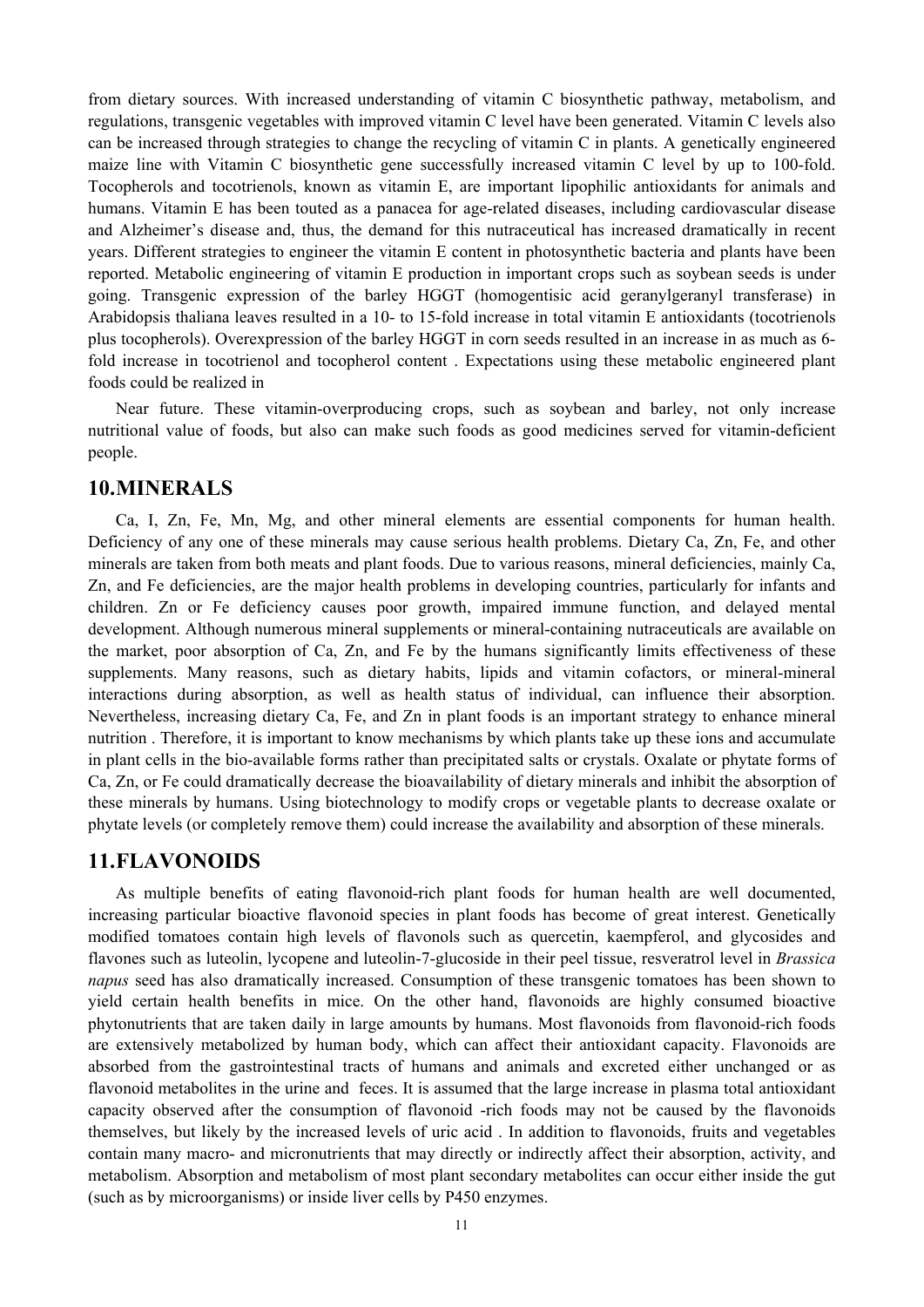### **12.TERPENOIDS**

Terpenoids are the most diverse and largest class of plant natural products with wide industrial application, as provitamin A, vitamin E, flavors, pharmaceuticals, perfumes, insecticides, and anti-microbial agents. Metabolic engineering of terpenoids in plants has proven to be a fascinating effort. Monoterpenes are major flavors used by humans. Peppermint oil is a popular flavoring agent or fragrance component in cosmetics and food products. Engineering peppermint oil production in transgenic peppermint plants with improved productivity has been achieved. Coenzyme Q is an electron transfer terpenoid in the respiratory chain. It is a lipid-soluble antioxidant and is a very popular food supplement. Recently, genetic engineering of the coenzyme Q production in plants has been tried . Other valuable terpenoid compounds that have been modified include the introduction of b-carotene to tomato fruits and rice and zeaxanthin to potato tubers . Tomato is a major food crop and the principal source of the carotenoid lycopene. Epidemiological studies have clearly shown the great benefits of consumption of tomato to human heath due to tomato carotenoids, mainly lycopene, b- carotene, and lutein [203,204]). Tomato carotenoid levels have thus become important nutritional quality parameters and agricultural traits [204]. Metabolic engineering tomato carotenoids have been extensively studied and some achievements have been made . Related patents including methods of terpenoids for disease treatment, transgenic plants with increased pro-Vitamin A (Golden Rice) and Vitamin E.

### **13.CONCLUSION**

Nutraceuticals are currently receiving recognition as being beneficial in coronary heart disease, obesity, diabetes, cancer, osteoporosis and other chronic and degenerative diseases such as Parkinson's and Alzheimer's diseases. Evidences indicate that the mechanistic actions of natural compounds involve a wide array of biological processes, including activation of antioxidant defenses, signal transduction pathways, cell survival-associated gene expression, cell proliferation and differentiation and preservation of mitochondrial integrity. It appears that these properties play a crucial role in the protection against the pathologies of numerous age-related or chronic diseases. It is very imperative that the nutrients found in many foods, fruits and vegetables are responsible for the welldocumented health benefits. For example, lutein and zeaxanthin prevent cataracts and macular degeneration; beta-carotene and lycopene protect the skin from ultraviolet radiation damage; lutein and lycopene may benefit cardiovascular health, and lycopene may help prevent prostate cancer. Because of these and other marked health benefits of these, it must be taken regularly and to reduce the risk factors like high cholesterol, high blood pressure and diabetes. Some of the most popular nutraceutical products marketed today are botanicals such as St. John's wort, echinacea, ginkgo biloba, saw palmetto, and ginseng. Many industries manufacture and market the nutraceuticals, where the side effects (especially consumed in large quantities) of these nutraceuticals not reported or often unproven. In order to have scientific knowledge about the nutraceuticals, publics should be educated, where recommended daily doses of these nutraceuticals should be known by each consumer. With the rapidly increasing interest in the nutraceutical revolution, we need to establish a vibrant nutraceutical research community which is absolutely necessary to convert the majority of potential nutraceuticals to established ones thereby truly delivering their enormous benefits to all of us. The list of nutraceuticals being studied is changing continually and reflects ongoing research, market developments and consumer interest.

# **14.REFERENCES**

- [1] Alhassane Touré , Xu Xueming, Flaxseed lignan source Biosynthesis, Metabolism, Antioxidant Activity, Bio-Active Components, and Health Benefits, Comprehensive Reviews in Food Science and Food Safety, 2010,9 (3),261-269.
- [2] Aharoni A, Jongsma MA, Kim TY, et al. Metabolic engineering of terpenoid biosynthesis in plants. Phytochem Rev 2006; 5: 49- 58.
- [3] Ahmad, M.F., Ashraf S.A., Ahmad F.A., Ansari J.K., and Siddiquee M.R.A., Nutraceutical market and its regulation., Am. J. Food Technol., 2011, 6, 342-347.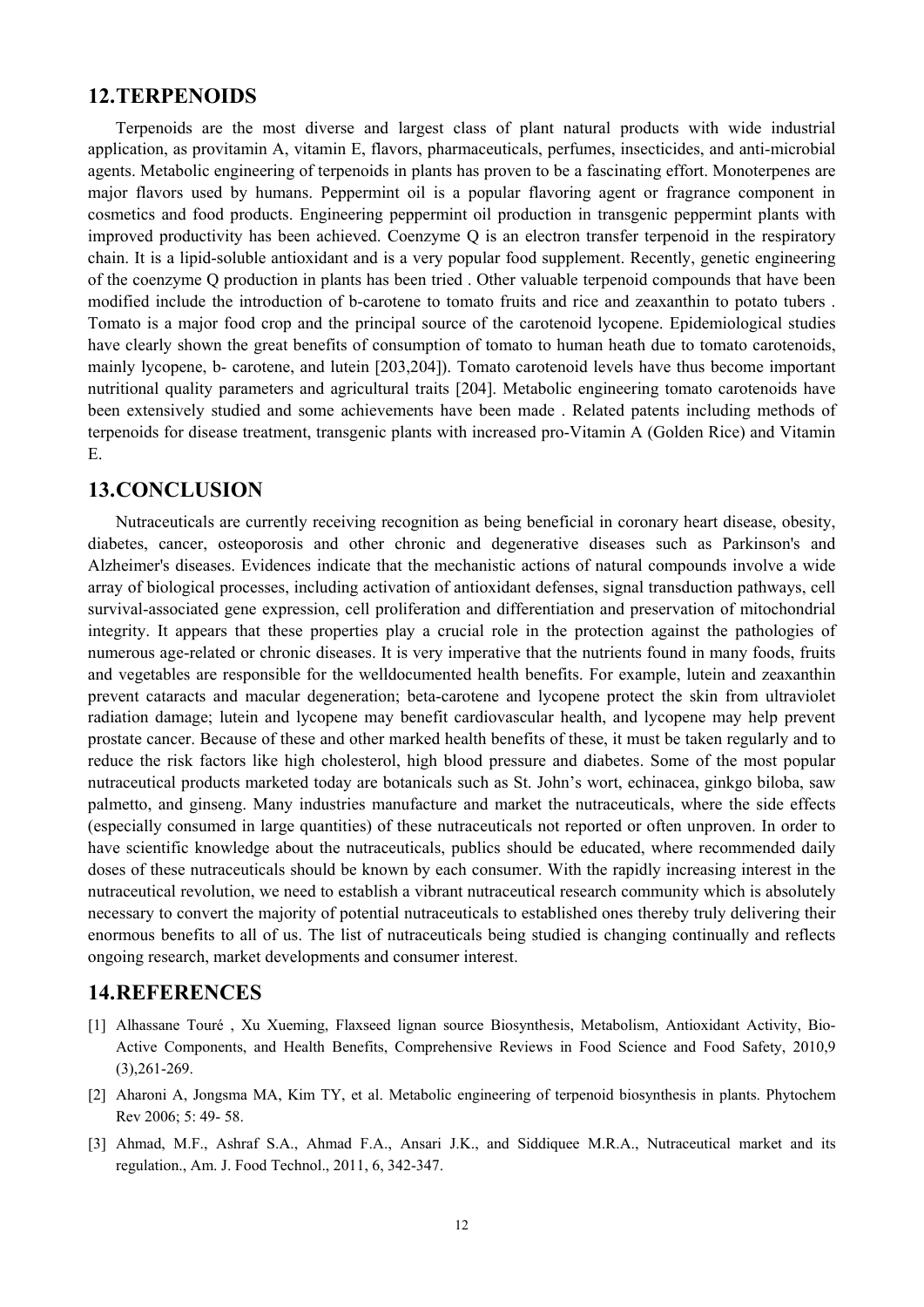- [4] Anderson J.W., Nicolosi R.J., Ozelleca J.K., Glucosamine effect in human: a review of effects on glucose metabolism, side effect, safety consideration and efficacy, Food Chem. Toxicol , 2005, 43,187-201.
- [5] Akobundu UO, Cohen NL, Laus MJ, Schulte MJ, Soussloff MN. Vitamins A and C, calcium, fruit, and dairy products are limited in food pantries. J Am Diet Assoc 2004 104:811-13.
- [6] Burgess C, O'connell-Motherway M, Sybesma W, Hugenholtz J, van Sinderen D. Riboflavin production in Lactococcus lactis: potential for in situ production of vitamin-enriched foods. Appl Environ Microbiol 2004; 70:5769-77.
- [7] Barclay T.S., Tsourounis C. and McCart G.M., Glucosamine, The Annals of Pharmacotherapy, 1998, 5, 574-579.
- [8] Brower V., Nutraceuticals: poised for a healthy slice of the healthcare market?, Nat Biotechnol., 1998, 16, 728-731.
- [9] Cindy S. Oliveri, Nutraceuticals, Phytochemicals, and Antioxidants-What Are They All About, OSU Extension Fact Sheet, 2003, 5051-5098.
- [10]Chen Z, Young TE, Ling J, Chang SC, Gallie DR. Increasing vitamin C content of plants through enhanced ascorbate recycling. Proc Natl Acad Sci USA 2003; 100:3525-3530.
- [11]Cahoon EB, Hall SE, Ripp KG, Ganzke TS, Hitz WD, Coughlan SJ. Metabolic redesign of vitamin E biosynthesis in plants for tocotrienol production and increased antioxidant content. Nat Biotechnol 2003; 21:1082-87.
- [12]Deal C.L., Moskowitz R.W., Nutraceuticals as therapeutic agent in asteoarthritis, Osteoarthritis, 1999, 25,379.
- [13]Diaz de la Garza R, Quinlivan EP, Klaus SM, Basset GJ, Gregory JF 3rd, Hanson AD. Folate biofortification in tomatoes by engineering the pteridine branch of folate synthesis. Proc Natl Acad Sci USA 2004; 101:13720-25.
- [14]Evans AM, Fornasini G., Pharmacokinetics of L-carnitin, Clin. Pharmacokinet., 2003, 42, 941-967.
- [15]Ely A, Lock Wood B., What is evidence for the safety and efficacy of dimethyl sulphoxide and methylsulphonylmethane., pailief. Pharm J, 2002, 269,685-687.
- [16]Grunler J, Dallner G., Ivestigation of regulatory mechanism in co-enzyme Q metabolism, Method Enzymol.,2004,3-17
- [17]Giovannucci E. Tomatoes, tomato-based products, lycopene and cancer: review of the epidemiological literature. J Nat Cancer Inst 1999; 91:317-31.
- [18]Grusak MA, DellaPenna D. Improving the nutrient composition of plants to enhance human nutrition and health. Annu Rev Plant Physiol Plant Mol Biol 1999; 50:133-61.
- [19]Grusak MA. Golden Rice gets a boost from maize. Nat Biotechnol 2005; 23:429-430.
- [20]Horton D., Wander J.D., The Carbohydrates, New York: Academic Press,1980,IB,28 22. Kim LS., Axelrod L.J.,
- [21]Howard P., Buratovich N., Waters R.F., Efficacy of methylsulfonylmethane (MSM) in osteoarthritis pain of the knee: a pilot clinical trial, Osteoarthritis Cartilage, 2006, 14, 286–94.
- [22]Hardy G., Nutraceuticals and functional foods: introduction and meaning, Nutrition, 2000, 16, 688.
- [23]Imanaga Y., Yoshifuji K,, Monose N., Metabolism of D-glucosamine, Koso., Kagaku Shimpoijuma, 1960,14,183- 89.
- [24]Jonathan Cluett , What are glucosamine and chondroitin? Orthopedics, 2010,1-2. 20. McAlindon T.E., La Valley M.P., Gulin J.P., Glucosamine and chondroitin for treatment of osteoarthritis: a systematic quality assessment and meta-analysis. JAMA. 2000; 283:1469- 1475.
- [25]Mandel S, Packer L, Youdim MBH and Weinreb O Proceedings from the Third Int. Conf. Mechanism of Action of Nutraceuticals. J. Nutritional Biochem. 2005, 16, 513-520.
- [26]Majithia V. Geraci S.A., Rheumatoid arthritis Dietary fat Cancer Dietary saturated fat and cholesterol Coronary heart disease Sodium High blood pressure diagnosis and management, Am. J. Med, 2007, 120, 36-939.
- [27]Kaushik Deepak., Kaushik Nisha., Nutraceuticals Regulation In India, Pharma info.net, 2009,7,45-46.
- [28]Lotito SB, Frei B. Consumption of flavonoid-rich foods and increased plasma antioxidant capacity in humans: Cause, consequence, or epiphenomenon? Free Radical Biol Med, 2006; in press.
- [29]Martin VJJ, Pitera DJ, Withers ST, Newman JD, Keasling JD. Engineering the mevalonate pathway in Escherichia coli for production of terpenoids. Nat Biotechnol 2003; 21: 1-7.